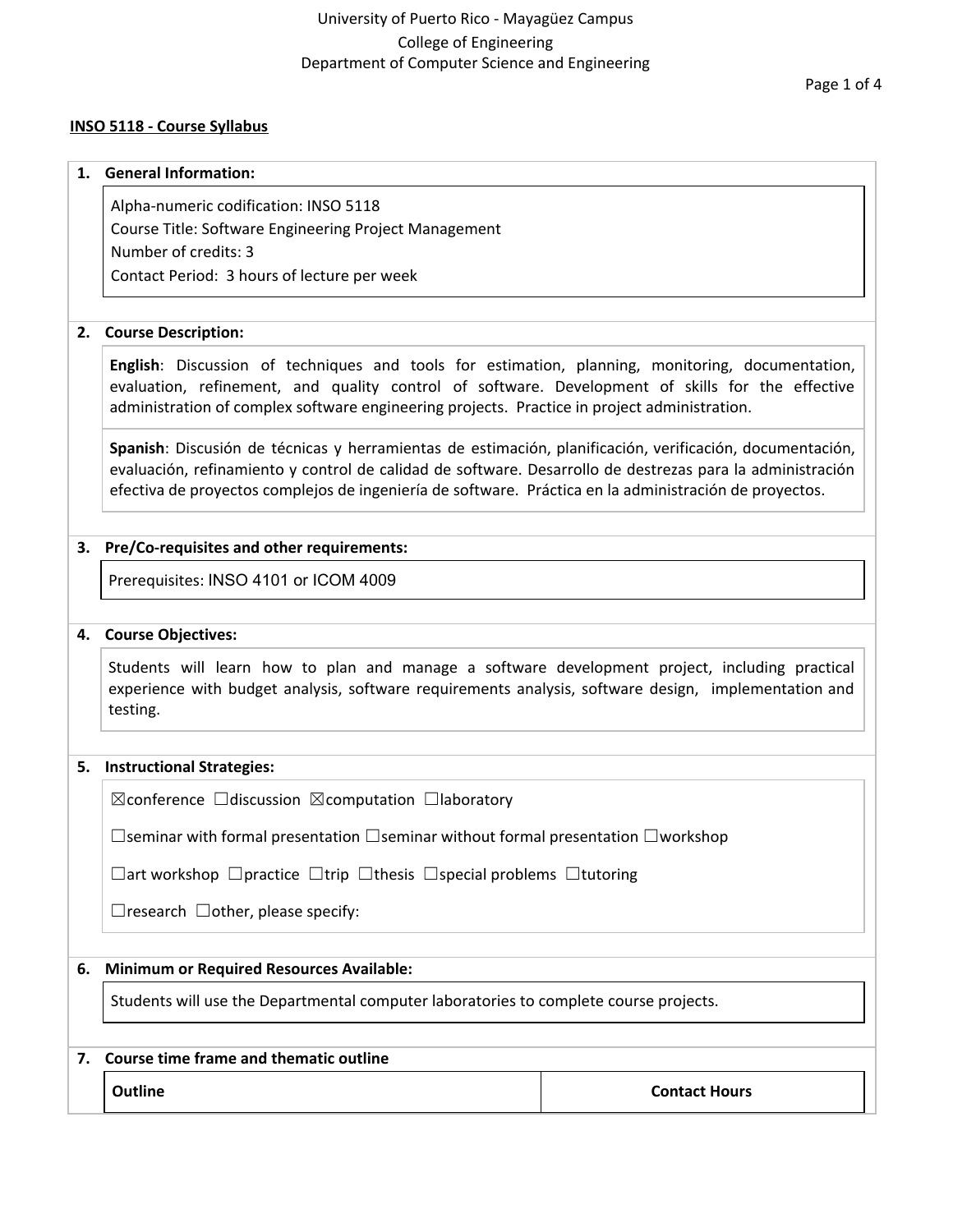| Introduction                                | $\mathbf 1$    |
|---------------------------------------------|----------------|
| Overview of software project planning       | $\overline{2}$ |
| Software project evaluation                 | 6              |
| Development process models                  | 3              |
| <b>Effort estimation</b>                    | 6              |
| Project planning                            | 8              |
| Risk management                             | $\overline{3}$ |
| <b>Resource allocation</b>                  | 3              |
| Monitoring and control                      | 5              |
| Contract management                         | $\overline{2}$ |
| Personnel management                        | 2              |
| Software quality standards                  | $\overline{2}$ |
| Exams                                       | $\overline{2}$ |
| Total hours: (equivalent to contact period) | 45             |

# **8. Grading System**

 $\boxtimes$ Quantifiable (letters)  $\Box$  Not Quantifiable

## **9. Evaluation Strategies**

|                        | Quantity | Percent |
|------------------------|----------|---------|
| ⊠ Exams                | 2        | 40%     |
| $\boxtimes$ Final Exam | 1        | 25%     |
| $\Box$ Short Quizzes   |          |         |
| $\Box$ Oral Reports    |          |         |
| $\Box$ Monographies    |          |         |
| $\Box$ Portfolio       |          |         |
| $\boxtimes$ Projects   | 1        | 35%     |
| $\square$ Journals     |          |         |
| $\Box$ Other, specify: |          |         |
| <b>TOTAL:</b>          |          | 100%    |